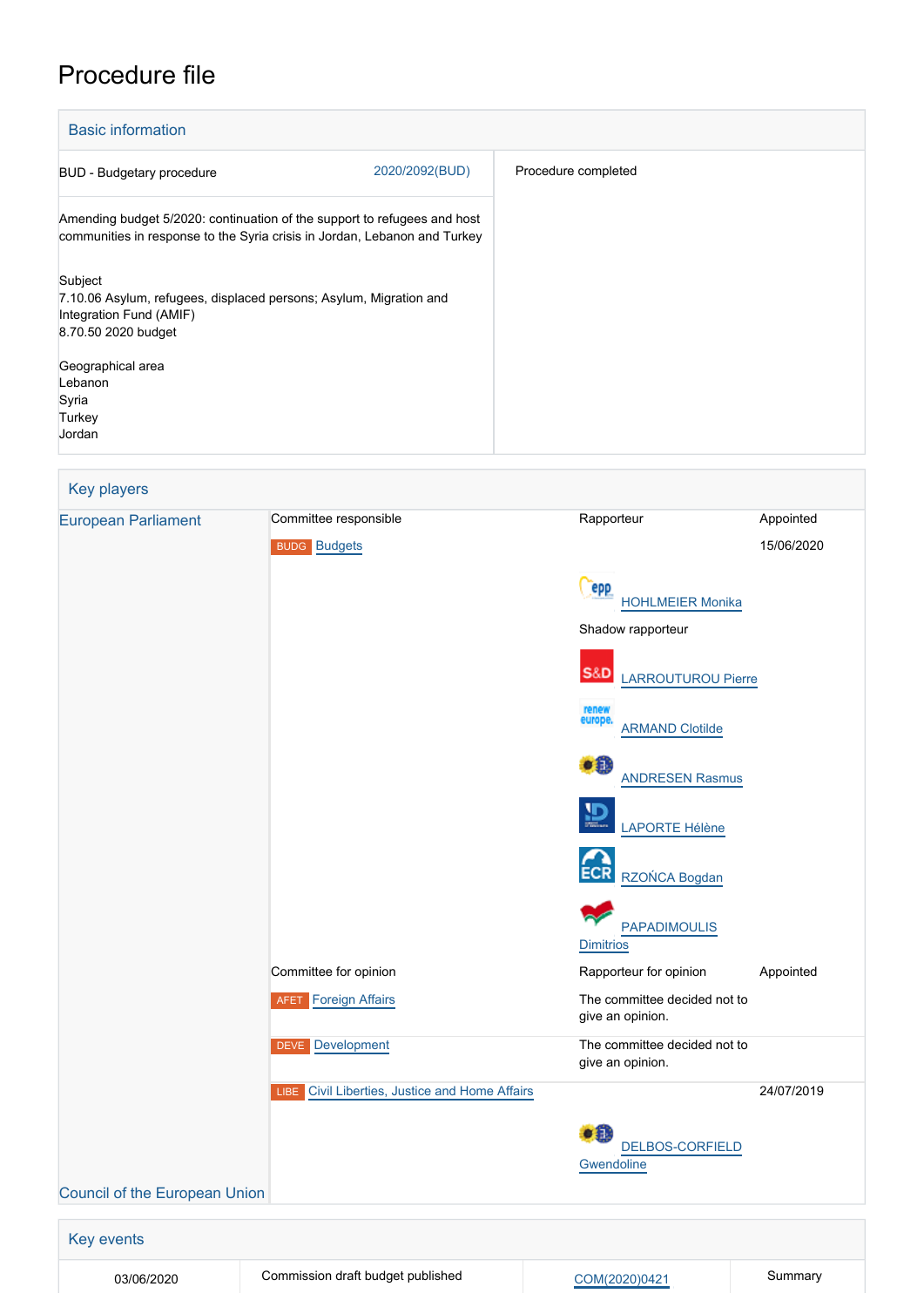| 24/06/2020 | Vote in committee                             |              |         |
|------------|-----------------------------------------------|--------------|---------|
| 24/06/2020 | Draft budget approved by Council              |              |         |
| 25/06/2020 | Council position on draft budget<br>published | 09060/2020   |         |
| 29/06/2020 | Budgetary report tabled for plenary           | A9-0127/2020 |         |
| 08/07/2020 | Committee referral announced in<br>Parliament |              |         |
| 10/07/2020 | Results of vote in Parliament                 |              |         |
| 10/07/2020 | Decision by Parliament                        | T9-0195/2020 | Summary |
| 11/09/2020 | Final act published in Official Journal       |              |         |

| <b>Technical information</b> |                           |  |  |  |
|------------------------------|---------------------------|--|--|--|
| Procedure reference          | 2020/2092(BUD)            |  |  |  |
| Procedure type               | BUD - Budgetary procedure |  |  |  |
| Procedure subtype            | Budget                    |  |  |  |
| Other legal basis            | Rules of Procedure EP 159 |  |  |  |
| Stage reached in procedure   | Procedure completed       |  |  |  |
| Committee dossier            | BUDG/9/03300              |  |  |  |

### Documentation gateway

| Commission draft budget                             |             | COM(2020)0421 | 03/06/2020 | EC. | Summary |
|-----------------------------------------------------|-------------|---------------|------------|-----|---------|
| Committee draft report                              |             | PE653.769     | 17/06/2020 | EP  |         |
| Specific opinion                                    | <b>LIBE</b> | PE653.855     | 23/06/2020 | EP  |         |
| Council position on draft budget                    |             | 09060/2020    | 25/06/2020 | CSL |         |
| Budgetary report tabled for plenary, 1st<br>reading |             | A9-0127/2020  | 29/06/2020 | EP  |         |
| Budgetary text adopted by Parliament                |             | T9-0195/2020  | 10/07/2020 | EP  | Summary |

### Final act

Budget 2020/1157 [OJ L 299 11.09.2020, p. 0001](https://eur-lex.europa.eu/legal-content/EN/TXT/?uri=OJ:L:2020:299:TOC)

### Amending budget 5/2020: continuation of the support to refugees and host communities in response to the Syria crisis in Jordan, Lebanon and Turkey

PURPOSE: presentation of draft amending budget No 5/2020 to provide support to refugees and host communities in response to the Syria crisis.

CONTENT: the aim of this Draft Amending Budget (DAB) No 5 for the year 2020 is to continue providing support to refugees and host communities in response to the Syria crisis.

Under the MFF heading 4 Global Europe, EUR 100 million in commitment and payment appropriations shall be provided as resilience support to refugees and host communities in Jordan and Lebanon whereas EUR 485 million in commitment appropriations and EUR 68 million in payment appropriations shall be provided to ensure the continuation of the urgent humanitarian support to refugees in Turkey